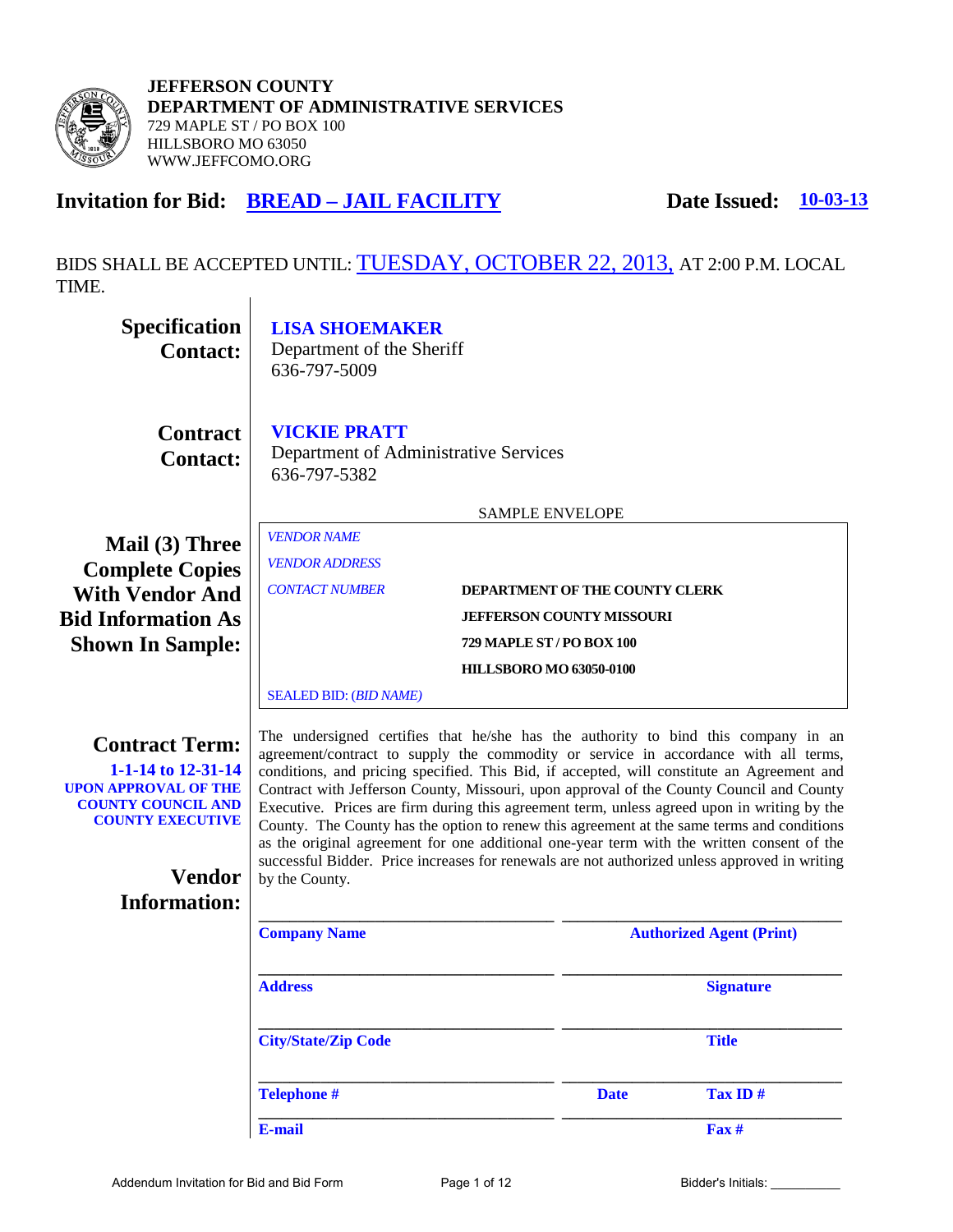# **TABLE OF CONTENTS:**

| <b>Legal Notice and Invitation for Bid</b> | Page 1  |
|--------------------------------------------|---------|
| <b>Table of Contents</b>                   | Page 2  |
| <b>Bid Requirements</b>                    | Page 3  |
| <b>Bidders Response and Contract</b>       | Page 5  |
| <b>Affidavit</b>                           | Page 9  |
| <b>Specifications</b>                      | Page 11 |

# **REQUIRED DOCUMENTS\***

**Current and valid Certificate of Insurance or binder showing required insurance coverage must be provided with each bid.**

**(County must be added as additional insured if awarded)**

**Bid deposits/bonds must be in the exact amount as stipulated in the bid.** 

**Proof that Bidder does not owe delinquent real or personal property in Jefferson County (tax receipts for past 3 years)** 

**Obtain receipts at http://jeffersonmo.devnetwedge.com Or** 

**A notarized affidavit stating that the applicant does not own any real or personal property in Jefferson County on company letterhead.** 

**A Notarized affidavit of work authorization and current business entity status with E-verification documentation (pages 9 & 10).** 

**Agreement to be executed by the County upon approval by the County Council and County Executive (Bidder is required to complete company information and execute signature).** 

# **\*BIDS WILL BE REJECTED IF REQUIRED DOCUMENTATION IS NOT INCLUDED OR COMPLETED**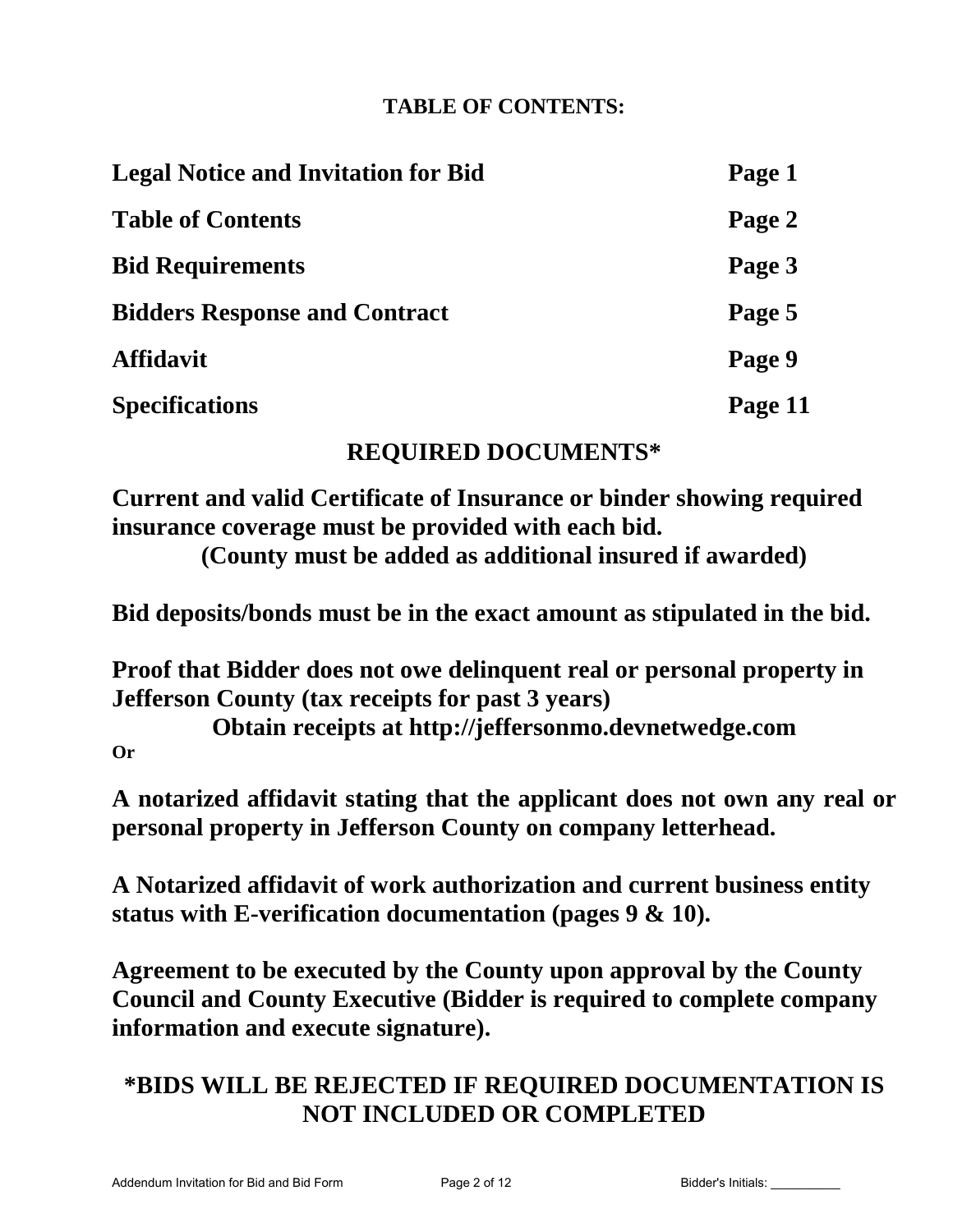#### **1.0 BID REQUIREMENTS**

#### **Bidder shall initial all pages and return where the Bid Document denotes "BIDDER"S INITIALS: \_\_\_\_\_"**

#### **1.1 BID SUBMISSION:**

Submit bid form in triplicate (three copies) with specification pages, if applicable. No facsimile or electronic bids shall be accepted and shall be rejected. The Vendor prior to the submission dead line as stated on page 1 must submit all bids. Late bids will not be accepted and returned to the vendor unopened. The County reserves the right to request additional written or oral information from Respondents in order to obtain clarification. A fully executed Affidavit is required by Section 285.530 RSMo and shall be submitted with the bid form. A copy of the Affidavit is attached hereto. Failure to execute the Affidavit shall result in the bid being rejected. Failure to comply with any provision, provide any required documentation, insurance forms or deposits or bonds in exact amounts or any other term or condition that is not in strict conformance shall result in the bid being rejected.

#### **1.2 BASIS OF BID AWARD:**

Award may be made on an item-by-item basis to the lowest and best Bidder(s) or award may be made to the lowest and best bid total, whichever provides the greatest value to the County from the standpoint of suitability to purpose, quality, service, previous experience, price, ability to deliver, or any other reason deemed to be in the best interest of the County. Quantities stated herein represent an estimate for the period stated. Orders shall be placed for actual requirements as needed. The County may reject any or all bids for any reason and may waive any informality. Bids submitted from a Missouri State Contract shall include a copy of the State Contract with the bid. Bid award does not constitute an order or obligation to order by the County. The issuance of a Purchase Order Number shall be construed as acceptance of a Contract with all terms, conditions, and prices firm during the length of the agreement terms.

#### **1.3 BID AWARD**:

It is further agreed that the Contract shall not be valid and binding upon the County until approved by the County Counselor, as to legal form and is subject to the Ordinances, Resolutions and Orders of Jefferson County, Missouri, and State and Federal Law. If no Bid or Bids have been awarded by the County Council within forty-five (45) days following the opening of the bids then all bids will be deemed Rejected.

#### **1.4 BID PREPARATION:**

- 1. Bidders are responsible for examination of drawings, specifications, schedules and instructions. Failure to do so will be at the Bidder's risk.
- 2. Each Bidder shall furnish the information required by the invitation. The Bidder shall sign all required documents. All deletions and erasures shall be initialed
- 3. Alternate bids for supplies or services other than specified shall not be considered unless authorized by invitation.
- 4. Bidder shall state a definite time for delivery of goods or for performance of services unless otherwise specified in the invitation for bid.
- 5. When specified, samples must be timely submitted and at no expense to the County.
- 6. Failure to adhere to all requirements may result in the response being disqualified as non-responsive.

#### **1.5 MODIFICATION OR WITHDRAWAL OF BIDS:**

Bids may be modified or withdrawn prior to the exact hour and date specified for receipt of bids, provided the modification or withdrawal is in writing and is delivered in the same manner as a bid submission.

#### **1.6 LATE BIDS:**

It is the responsibility of the Bidder to deliver his bid or bid modification on or before the date and time of the bid closing to the Department of the County Clerk. Bids received late will be rejected and returned unopened to the Bidder.

#### **1.7 BID DEPOSITS/BONDS:**

Bid Deposits/Bonds are not required unless specified in the specifications. Bid deposits/Bonds must be in the exact amount as stipulated in the bid.

#### **1.8 MATERIAL AVAILABILITY:**

Bidders must accept responsibility for verification of material availability, product schedules and other pertinent data prior to submission of bid and delivery time. It is the responsibility of the Bidder to notify the County immediately if the materials specified are discontinued, replaced, or not available for an extended period of time. All materials ordered by the County, shall be as needed. A sample of materials may be requested.

#### **1.9 ALTERNATE BIDS:**

Alternate Bids for items will be accepted except when stated "**NO SUBSTITUTIONS".** Bidders must submit complete specifications on all alternate bids with the bid form. Alternate bids without complete specifications may be rejected. Alternate bids and exceptions to bid clauses must be clearly noted on the bid form. The County may accept or reject alternate bids; whatever is most advantageous to the County.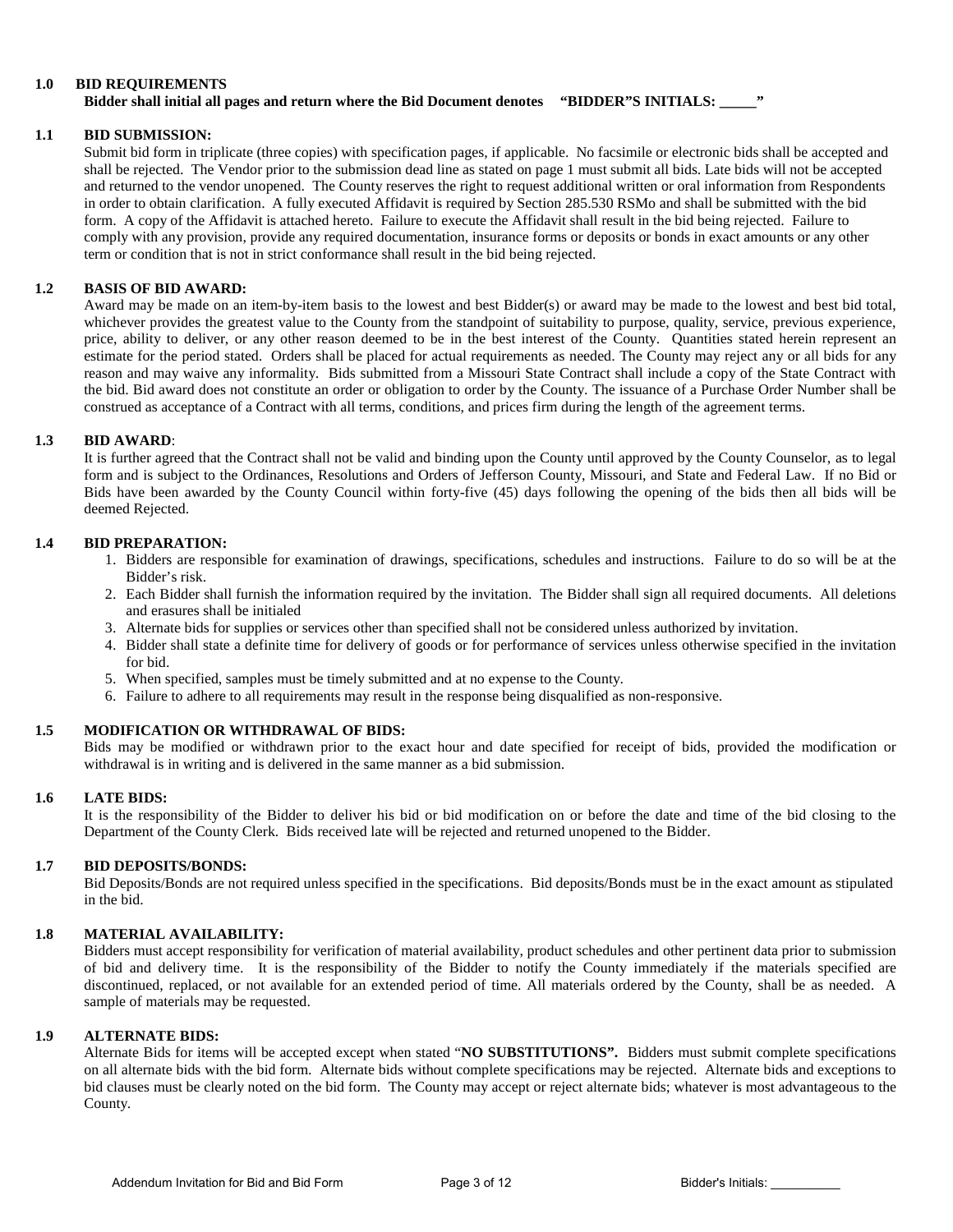#### **1.10 INCORPORATION OF DOCUMENTS:**

The terms of the Bid Invitation, Bid Specifications, Bid Form are and shall be incorporated into the contract as if fully setout therein. The Bid, if accepted and approved by the County Council and County Executive shall constitute the terms of a Contract or Agreement with Jefferson County, Missouri, subject to any further Amendments, Memoranda or other documents or specifications which must be set forth in writing and signed by all parties.

#### **1.11 ADDENDA:**

Addenda to bid specifications are incorporated by reference as if fully setout herein. It is the responsibility of the vendor to insure and verify that they are in receipt of and completed all attached addenda's prior to submission of bid forms. Verification is made by contacting the Office of Contracts and Grants at (636) 797-5382, or by reviewing the County Web Site. [\(www.jeffcomo.org\)](http://www.jeffcomo.org/).

#### **1.12 INSURANCE:**

The Vendor/Contractor shall purchase and maintain insurance with an insurance company licensed to do business in the State of Missouri or in the state where the vendor is incorporated or otherwise licensed to do business and which shall remain, at all times during the term of any contract with the County, in full force and effect. Preference will be given to a Vendor/Contractor who provides insurance with an insurance company licensed to do business in the State of Missouri, but in any event said Vendor/Contractor shall provide said insurance at its own expense. Such insurance shall be provided as will protect the Vendor/Contractor from claims which may arise out of or result from the Vendor/Contractor's execution of the work, whether such execution be by himself, his employees, agents, or by anyone for whose acts any of them may be liable. If any such work covered by the Contract is to be performed on County owned or leased premises, the Vendor agrees to carry liability and workman's compensation insurance, satisfactory to the County, and to indemnify the County against all liability, loss, and damage arising out of any injuries to persons and property caused by the Vendor, his sub-contractors, employees or agents. The insurance coverage shall be such as to fully protect the County and the general public from any and all claims for injury and damage resulting by any actions on the part of the Vendor/Contractor or its' forces as enumerated above. All policies must name the County as an additional insured and provide for thirty (30) days written prior to any material changes or cancellation. Any disputes regarding a breach, insurance amounts, liability, coverage, lapse or otherwise shall be litigated in the Circuit Court of Jefferson County, Missouri and the same shall be incorporated into any Contract agreed to by the parties.

THE COUNTY REQUIRES A CURRENT AND VALID CERTIFICATE OF INSURANCE OR BINDER SHOWING REQUIRED INSURANCE COVERAGE MUST BE PROVIDED WITH EACH BID. JEFFERSON COUNTY MUST BE ADDED AS AN ADDITIONAL INSURED AFTER AWARD OF THE BID. ANY LAPSE IN INSURANCE COVERAGE OR CANCELLATION THEREOF BY THE CONTRACTOR OR SUB-CONTRACTORS DURING THE TERMS OF THE CONTRACT SHALL IMMEDIATELY BE DEEMED A MATERIAL BREACH UNDER THE TERMS OF ANY CONTRACT.

#### A. ( X )Required ( ) Not Required **Comprehensive General Liability Insurance**

The Vendor/Contractor shall maintain and keep in full force and effect during the terms of this Contract such comprehensive general liability insurance as shall protect them from claims which may arise from operations under this Contract, whether such operations be by themselves or by anyone directly or indirectly employed by them. The amounts of insurance shall be not less than \$1,000,000.00 combined single limit for any one occurrence covering both bodily injury and property damage, including accidental death.

#### B. ( X )Required ( ) Not Required **Professional Liability Insurance**

The Vendor/Contractor shall provide the County with proof of Professional Liability Insurance, which shall protect the County against any and all claims, which might arise as a result of the operation of the Vendor/Contractor in fulfilling the terms of this Contract during the life of the Contract. The minimum amounts of such insurance will be \$1,000,000.00. Should any work be subcontracted, these limits will also apply.

C. ( X )Required ( ) Not Required **Worker's Compensation Insurance:**  per Missouri Revised Statutes Chapter 287

The Vendor/Contractor or his sub-contractor or contractors, shall maintain and keep in force of this Contract such worker's compensation insurance limits as required by the statues of the State of Missouri and Employer's Liability with limits no less than \$500,000.00.

#### **1.13 BID SUBMISSIONS**

Bids submitted on separate forms are NOT acceptable unless specified in the Bid Document. Failure to complete bid forms to the satisfaction of the County may result in rejection of your bid. It is the responsibility of each Bidder before submitting a bid to examine ALL documents thoroughly, and request written or oral interpretation of clarifications soon after discovering any conflicts, ambiguities, errors, or omissions in the bidding documents. Request for clarification must be received prior to bid openings.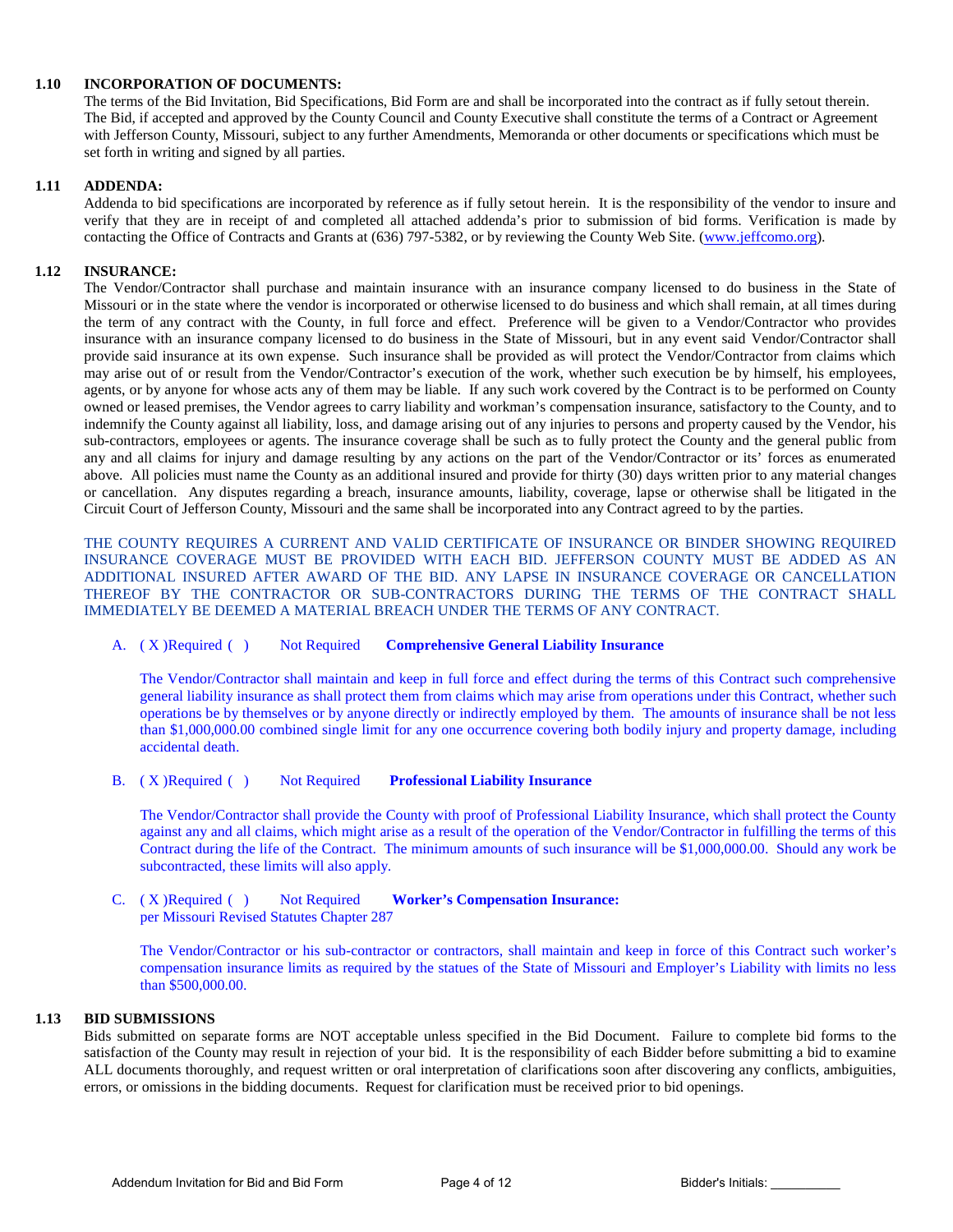#### **1.14 BID OPENINGS**

Bids will be publicly opened and read aloud at the time indicated on page 1. The Bidders and the public are invited but not required to attend the formal opening of the bids. No decisions relating to the award of a contract or agreement will be made at the opening.

#### **1.15 BID TABULATIONS**

Bid Tabulations are not available for 5 to 7 business days following the Bid Opening. Bid submissions are open for public review at the time of the Bid Opening. Bid tabulations are posted on the County's web-site address, [www.jeffcomo.org.](http://www.jeffcomo.org/) **NO COPIES** of bid tabulations are sent to vendors.

#### **2.0 BID RESPONSE AND CONTRACT**

#### **2.1 BIDDER REPRESENTATIONS:**

The Bidder, by executing the Bid form certifies that:

- A. The bid complies with Invitation for Bid form and Bid Specifications.
- B. Bidder is not debarred or suspended from participation in Federal Assistance programs.

#### **2.2 TAXES:**

No bid or proposal shall be awarded by Jefferson County unless the prospective Bidder provides proof that the Bidder does not owe delinquent real or personal property taxes to Jefferson County. The prospective Bidder is required to provide proof in the form of an original paid tax receipt issued by the Jefferson County Collector or a verified affidavit stating that the applicant does not own any real or personal property in Jefferson County. Tax receipts for the past 3 years are required and may be obtained at

<http://jeffersonmo.devnetwedge.com/> or a notarized affidavit stating that the applicant does not own any real or personal property in Jefferson County on company letterhead.

**Section 135.040 of the Jefferson County Code of Ordinances (Ord. No. 10-0411) requires that no bid or proposal shall be awarded by Jefferson County unless the prospective Bidder provides proof that the Bidder does not owe delinquent real or personal property, or that the Bidder does not own any real or personal property in Jefferson County. All delinquent real or personal property taxes shall be paid, in-full, prior to the award of any bid, or proof shall be provided that the Bidder does not own any real or personal property in Jefferson County prior to the award of any bid. Jefferson County considers that the failure to pay any and all real or personal property taxes due Jefferson County, Missouri, the failure to report all real or personal property owned, held or used in Jefferson County, the failure to provide proof thereof, and/or the failure to keep said tax bills current shall be deemed a material breach of the contract and will subject the contract to immediate cancellation. All taxes, due and owing, must be paid in full at the time the bid is awarded by Jefferson County and remain paid during the entire term of the contract unless the prospective Bidder provides proof that the Bidder does not own real or personal property in Jefferson County. This requirement shall not apply to the award of bids for projects which are funded in whole or in part by Federal funds.**

#### **2.3 CERTIFICATION OF INDEPENDENT PRICE DETERMINATION:**

- A. The prices in the bid shall be independently determined, without consultation, communication, or agreement for the purpose of restricting competition as to any matter relating to price with any Bidder or other person.
- B. Unless otherwise required by law, the prices shall not have been knowingly disclosed by the Bidder prior to opening.
- C. No attempt has been made or will be made by the Bidder to induce any other person or firm to submit or not to submit a bid.

#### **2.4 PRICE:**

The price(s) specified in this bid shall be firm and not subject to contingency or reservation. If the Vendor fails to honor stated prices as submitted in the Bid Form or Contract, the County reserves the right to obtain the same items from the next lower vendor who submitted a bid price for the item. The original vendor shall be responsible for the difference in price and required to make restitution to the County for the difference in price. The Bidder represents prices specified in the bid do not exceed current selling price for the same or substantially similar good or service, and are the same as or lower than other prices charged to the Bidder's most favored customer. In the event the stated prices are determined to be higher than the prices for which Supplier has sold the items, or services, to others, this contract price shall be reduced accordingly. **Bid prices are ALL INCLUSIVE: (Shipping, Handling, Delivery, and Assembly to locations specified by the County). Prices shall be firm for ALL County departments and locations for term of the agreement**.

## **2.5 MISSOURI DOMESTIC PRODUCT PROCUREMENTACT:**

Bidder represents that the goods provided comply with Sections 34.350 to 34.359, RSMo, known as the Domestic Product Procurement Act. The Act encourages the purchase of products manufactured or produced in the United States, State of Missouri, and Jefferson County, Missouri. Bidder shall include proof of compliance with the Act with the bid when requested.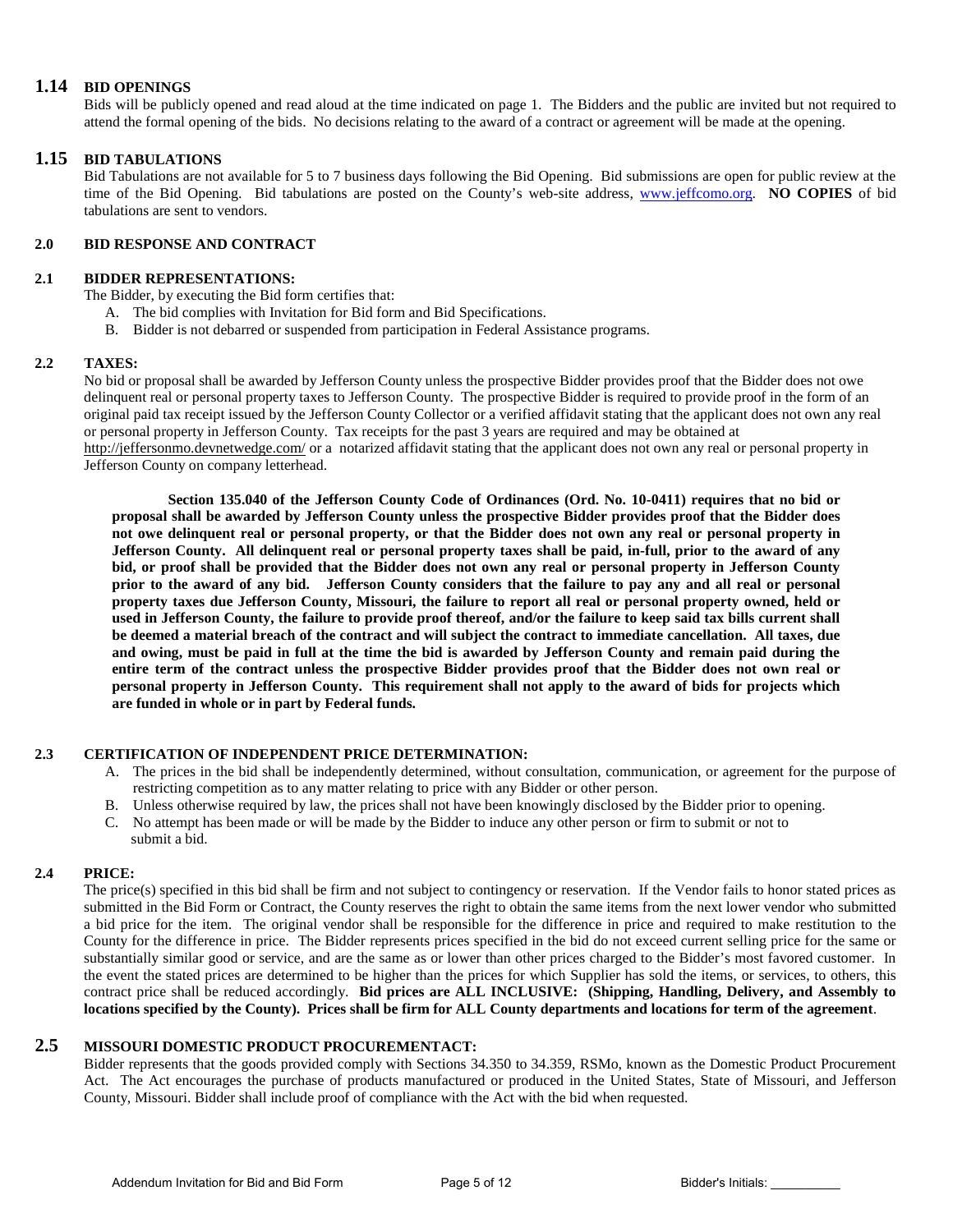#### **2.6 NON-EXCLUSIVE AGREEMENT:**

The contractor shall understand and agree that the contract shall not be construed as an exclusive agreement and further agrees that the County may secure identical and/or similar services or products from other sources at anytime in conjunction with or in replacement of the contractor's services.

#### **2.7 DEFINITIONS:**

- A. The term "County" means the Jefferson County, Missouri and its designated representatives.
- B. The term "Vendor" means Supplier, Contractor, and Seller and includes designated representatives.
- C. The term "IFB" means Invitation for Bid.
- D. The term "Agreement/Contract means Binding Agreement, Contract, Request for Purchase, Order.

#### **2.8 INSPECTION, ACCEPTANCE AND APPROVALS:**

Goods shall at all times and places, including the period of manufacture, are subject to inspection and test by County. County will accept or give notice of rejection of goods delivered within a reasonable time after receipt. Acceptance shall not waive any warranty. All goods supplied are subject to final inspection and acceptance by County notwithstanding payment, prior inspections or approvals. County may require prompt replacement or correction of rejected goods at Supplier's expense, including a reduction in price for rejected goods. Supplier shall not resubmit rejected goods to County without prior written approval and instructions from County. In addition, Supplier shall identify resubmitted goods as previously rejected. Supplier shall provide and maintain a quality assurance and control system acceptable to County.

#### **2.9 WARRANTY:**

Unless otherwise agreed to in writing by the parties, Supplier warrants that items ordered to specifications will conform thereto and to any drawings, samples or other descriptions furnished or adopted by County, or, if not ordered to specifications will be fit and sufficient for the purpose intended, and that all items will be new, merchantable, of good material and workmanship, and free from defect. Such warranties, together with Supplier's service warranties and guarantees, if any, shall survive inspection, test, acceptance of, and payment for the items and shall run to County and its assigns. Except for latent defects, the County shall give notice of any nonconformity to the Supplier within one (1) year after acceptance. County may return for credit or require prompt correction or replacement of the defective or non-conforming goods or have the defective good corrected or replaced at Supplier's expense. Return to Supplier of any defective or non-conforming goods and delivery to County of any corrected or replaced goods shall be at Supplier's expense. Defective or nonconforming items shall not be corrected or replaced without written authorization by County. Goods required to be corrected or replaced shall be subject to the provisions of this clause and the clause hereof entitled "Inspection, Acceptance and Approvals" in the same manner and to the same extent as goods originally delivered under this contract.

#### **2.10 PAYMENT:**

County will pay Supplier for goods upon delivery to, submission of certified invoices with attached tipping fee receipts and acceptance. The County will not be responsible for articles or services furnished without a purchase order. Price is tax-exempt.

#### **2.11 CHANGE ORDER:**

County may make changes within the general scope of this contract. If any such changes cause an increase or decrease in the cost of or the time required for the performance of any part of the work, whether changed or not changed by any such order, an equitable adjustment shall be made in the price or delivery schedule or both, and any change order shall be in writing. Any claim by a Supplier for adjustment under this clause shall be asserted within fifteen (15) days from the date of receipt of this written order directing the change, provided, however, County, if it decides that the facts justify such action, may receive and act upon such claim asserted at any time prior to final payment.

#### **2.12 DELIVERIES:**

Deliveries shall be made in strict accordance with any delivery schedule contained in the bid specification or contract and in the exact quantity ordered. Failure to adhere to delivery schedule is reason for termination in accordance with the "termination" clause. Deliveries are to be made at locations specified by the County at time of Order.

#### **2.13 RESPONSIBILITY FOR SUPPLIES:**

Pursuant to Section 290.560 RSMo, Supplier/Contractor shall employ only Missouri laborers and laborers from nonrestrictive states except that other laborers may be used when Missouri laborers or laborers from nonrestrictive states are not available, or are incapable of performing the particular type of work involved, if so certified by the contractor and approved by the County. Except as otherwise provided, Supplier shall be responsible and bear all risks for loss and damage to goods until delivery at County's facilities, regardless of F.O.B. point, point of inspection or acceptance; and if the goods are rejected.

#### **2.14 SUBCONTRACTS:**

Supplier shall not enter into any subcontract(s) in excess of \$25,000 or 20% of this contract price; whichever is less, for any goods without County's prior written approval.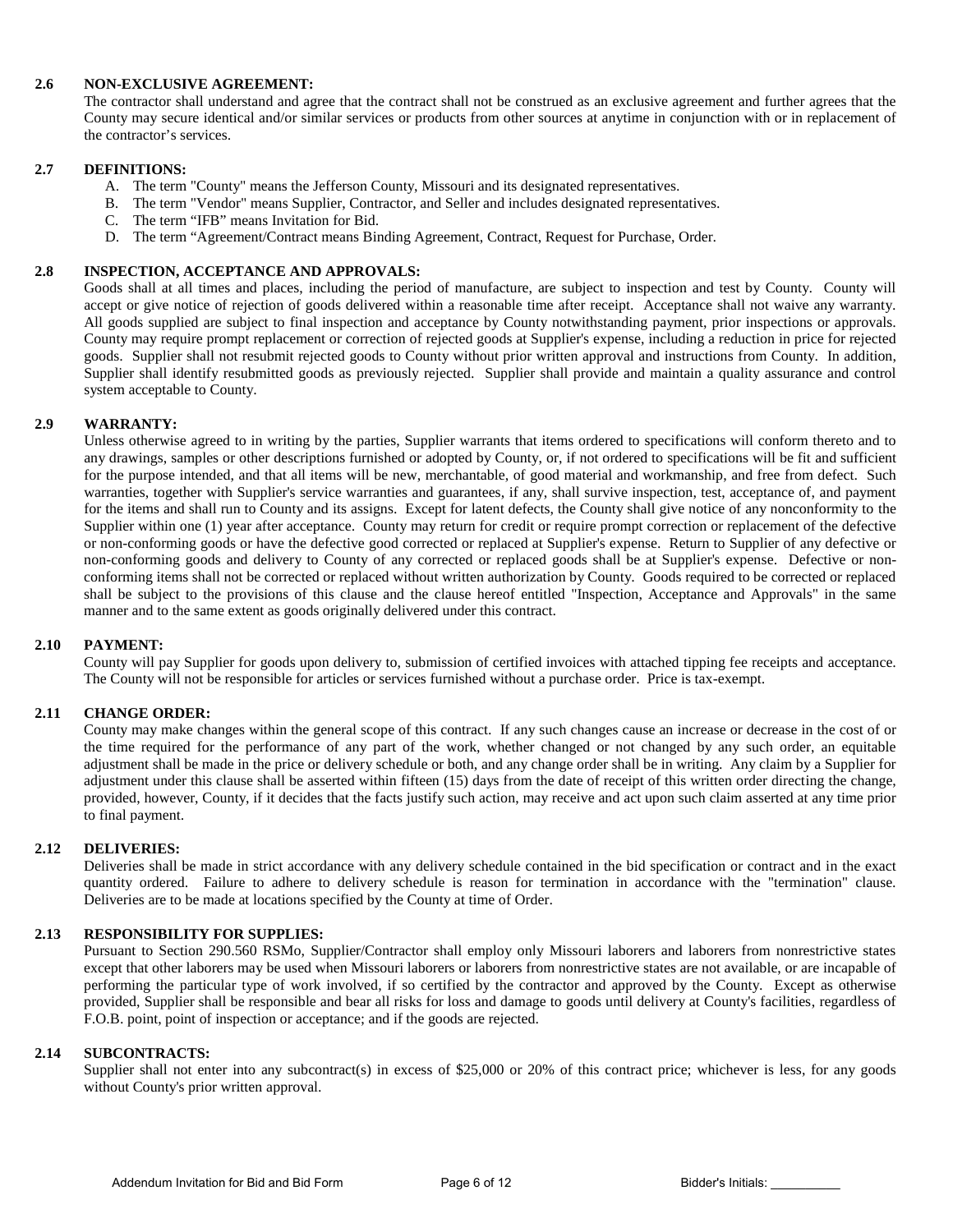#### **2.15 CHOICE OF LAW:**

This bid and contract shall be governed and interpreted according to the laws of the State of Missouri. Venue for any court action shall be in Jefferson County, Missouri.

#### **2.16 TERMINATION:**

- A. General: Performance of work may be terminated by the County in whole, or from time to time in part, whenever County shall determine that such termination is in the best interests of County with a thirty (30) day written notice. The Vendor may terminate the Agreement/Contract upon a sixty (60) day prior notice in writing. In the event of any termination of the Agreement/Contract by the Vendor, the County may purchase such supplies and/or services similar to those terminated and for the duration of the Agreement/Contract period the Vendor will be liable for all costs in excess of the established contract pricing.
- B. Bankruptcy or Insolvency: In the event bankruptcy proceedings are commenced by or against Supplier or under any provisions of the United States Bankruptcy Act or for the appointment of a receiver or trustee or a general assignment for the benefit of creditors of either party, County shall be entitled to terminate without further cost or liability. The County may cancel the Agreement/Contract or affirm the Contract and hold the Vendor responsible for damages.
- C. **Section 135.040 of the Jefferson County Code of Ordinances (Ord. No. 10-0411) requires that no bid or proposal shall be awarded by Jefferson County unless the prospective Bidder provides proof that the Bidder does not owe delinquent real or personal property, or that the Bidder does not own any real or personal property in Jefferson County. All delinquent real or personal property taxes shall be paid, in-full, prior to the award of any bid, or proof shall be provided that the Bidder does not own any real or personal property in Jefferson County prior to the award of any bid. Jefferson County considers that the failure to pay any and all real or personal property taxes due Jefferson County, Missouri, the failure to report all real or personal property owned, held or used in Jefferson County, the failure to provide proof thereof, and/or the failure to keep said tax bills current shall be deemed a material breach of the contract and will subject the contract to immediate cancellation. All taxes, due and owing, must be paid in full at the time the bid is awarded by Jefferson County and remain paid during the entire term of the contract unless the prospective Bidder provides proof that the Bidder does not own real or personal property in Jefferson County. This requirement shall not apply to the award of bids for projects which are funded in whole or in part by Federal funds.**
- D. Default: County may terminate the whole Contract or any part in either of the following circumstances:
	- D-1.If supplier fails to deliver the items required by the contract within the time specified; or
		- D-2.If supplier fails to perform any of the other provisions of the contract, or so fails to make progress as to endanger performance of the contract in accordance with its terms, and in either of these two circumstances does not cure such failure within a period of ten (10) days after notice from County specifying such failure. In the event of termination under subparagraph 1, County shall have the right to procure, on such terms and in such manner as it may deem appropriate, items similar to those terminated, and to recover from Supplier the excess cost for such similar items provided, however, Supplier shall not be liable for such excess costs where the failure upon which the termination is based has arisen out of causes beyond the control of Supplier and without the fault or negligence of Supplier. Such causes shall be deemed to include fires, floods, earthquakes, strikes, and acts of the public enemy. The rights of County provided in subparagraph 1 shall be in addition to any other rights provided by law or the contract.
		- D-3.In the event of the Supplier's non-compliance with the provisions as set forth, this Contract may be cancelled, terminated or suspended in whole or in part and the supplier may be declared ineligible for further County contracts. The rights and remedies of the County provided in this paragraph shall not be exclusive but are in addition to any remedies provided in this Contract or as provided for by law.

#### **2.17 NOTICE AND SERVICE THEREOF:**

Any notice from the County shall be in writing and considered delivered and the service thereof completed when said notice is posted, by certified or regular mail, to the Supplier, at the address stated on the bid form.

#### **2.18 CONTRACT TERM:**

Performance shall be governed solely by the terms and conditions as set forth in the Invitation for Bid, Bid Specifications, Bid Form and the Contract notwithstanding any language contained on any invoice, shipping order, bill of lading or other document furnished the Seller at any time and the acceptance by the County for any goods furnished.

#### **2.19 COMPLIANCE WITH APPLICABLE LAWS:**

Supplier warrants it has complied with all applicable laws, rules and ordinances of the United States, Missouri or any other Governmental authority or agency in the manufacture or sale of the goods, including but not limited to all provisions of the Fair Labor Standards Act of 1938, as amended, including provisions of the Home Rule Charter of Jefferson County, Missouri requiring all workers performing work under any contract with Jefferson County be paid a wage that is at least the prevailing hourly rate of wages for work of a similar character in Jefferson County.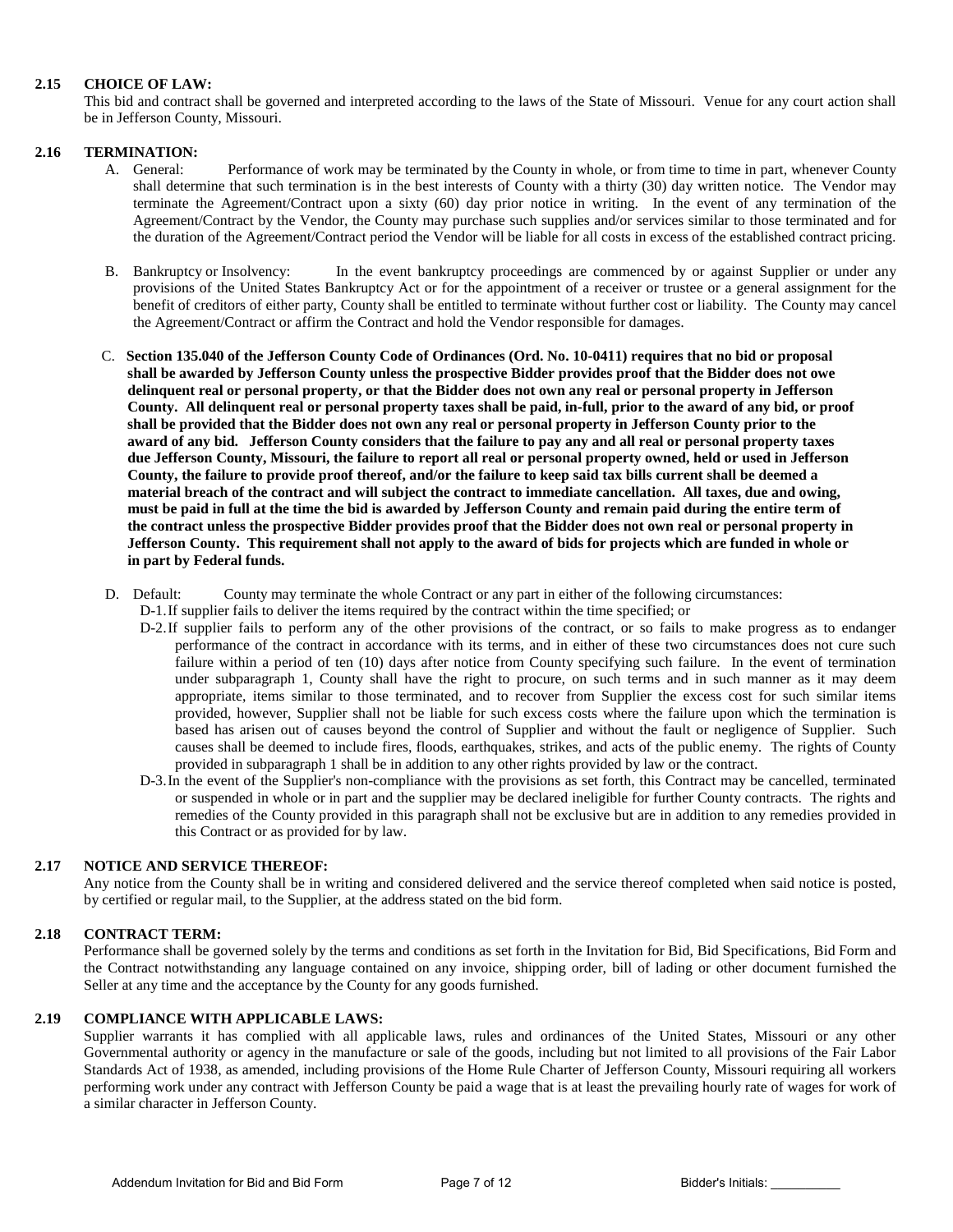#### **2.20 ACTS OF GOD:**

No party shall be liable for delays, nor defaults due to Acts of God or the public enemy, riots, strikes, fires, explosions, accidents, governmental actions of any kind or any other causes of a similar character beyond its control and without its fault or negligence.

#### **2.21 SELLER'S INVOICES:**

Invoices shall contain the following information. Contract number (if any), Purchase Order Number, Item number, contract description of goods or services, sizes, quantities, unit prices and extended totals. Invoices for and inquiries regarding payment should be addressed to the County Accounts Payable Clerk.

#### **2.22 APPROVAL:**

It is agreed the acceptance of a Bid shall not be valid and binding upon the County until approved by the County Purchasing Agent, County Council, and the County Counselor.

#### **2.23 RENEWAL OPTION:**

The County reserves the right to negotiate the contract for one (1) additional one-year term with the written consent of the awarded vendor. If the contractor/vendor requests an increase in compensation for any renewal period, the vendor shall notify the Office of Contracts and Grants no less than 60 days prior to the end of the contract period. The County shall notify the Vendor of the intent to exercise the renewal option. However, failure to notify the Vendor does not waive the County's right to exercise the renewal option.

Indicate: [ ] Individual: [ ] Partnership: [ ] Corporation.

#### **2.24 INDIVIDUAL, PARTNERSHIPS, CORPORATIONS:**

Incorporated in the State of \_\_\_\_\_\_\_\_\_\_\_\_\_\_\_\_\_\_\_\_\_\_\_\_\_\_\_\_.

#### **2.25 LITIGATION:**

This agreement shall be interpreted under the laws of the State of Missouri. Any disagreements, questions, controversies, litigation or other causes of action whatsoever arising from or under the terms of this agreement shall be resolved in the trial courts of 23rd Judicial Circuit Court of the State of Missouri-Hillsboro, Missouri.

**2.26 LANGUAGE:** Bids and all related documents will only be accepted in the English Language.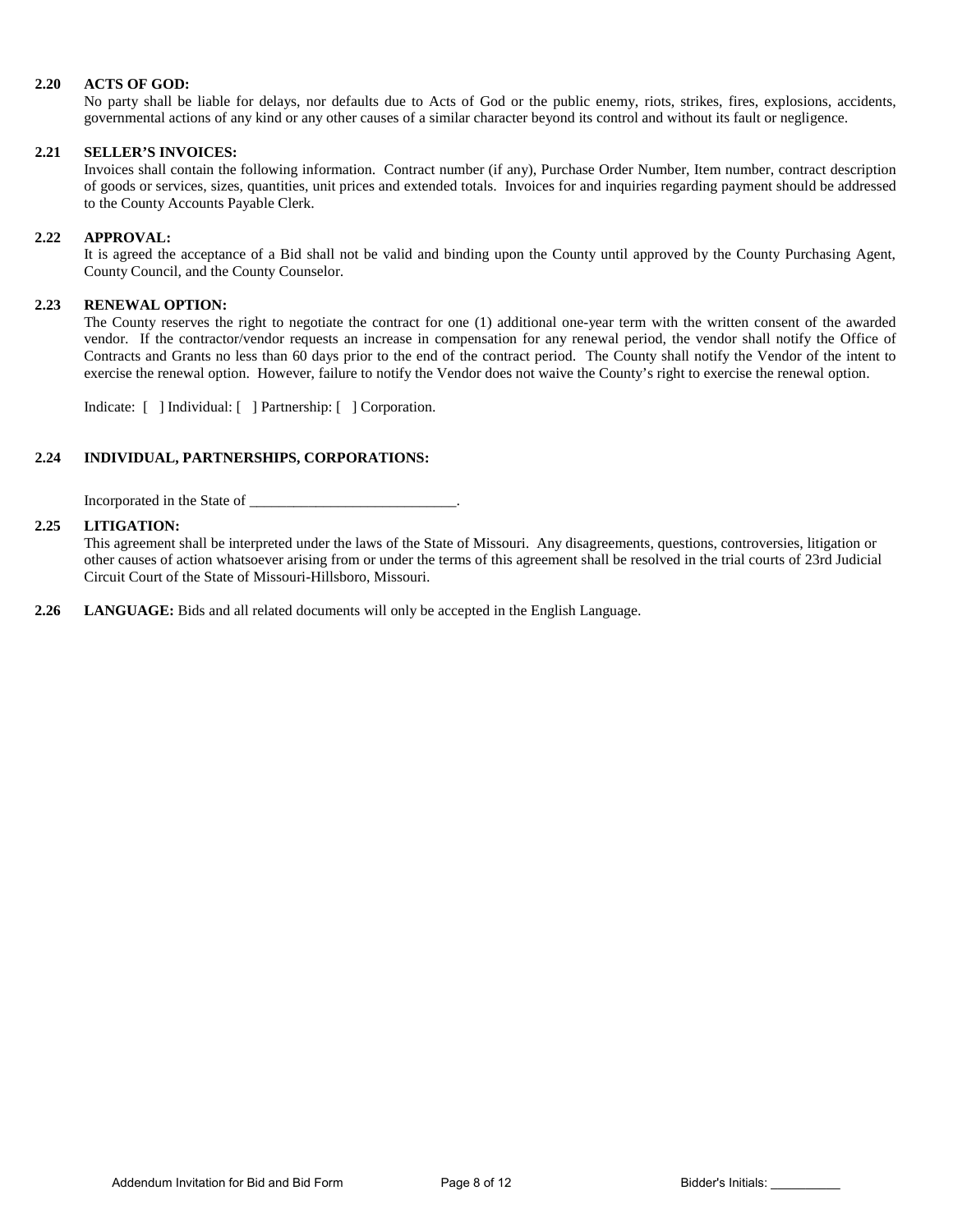## **AFFIDAVIT OF WORK AUTHORIZATION**

The grantee, sub grantee, contractor or subcontractor who meets the section 285.525, RSMo definition of a business entity must complete and return the following Affidavit of Work Authorization.

| Comes now | (Name of Business Entity Authorized Representative) as                                                           |
|-----------|------------------------------------------------------------------------------------------------------------------|
|           | (Position/Title) first being duly sworn on my oath, affirm                                                       |
|           | (Business Entity Name) is enrolled and will continue to participate in the                                       |
|           | E-Verify federal work authorization program with respect to employees hired after enrollment in the program      |
|           | who are proposed to work in connection with the services related to                                              |
|           | (Bid/Grant/Subgrant/Contract/Subcontract) for the duration of the grant, subgrant, contractor, or subcontractor, |
|           | if awarded in accordance with subsection 2 of section 285.530, RSMo. I also affirm that                          |
|           | (Business Entity Name) does not and will not knowingly employ a person                                           |
|           | who is an unauthorized alien in connection with the contracted services related to                               |
|           | (Bid/Grant/Subgrant/Contract/Subcontract) for the duration of                                                    |
|           | the grant, subgrant, contract, or subcontract, if awarded.                                                       |

*In Affirmation thereof, the facts stated above are true and correct. (The undersigned understands that false statements made in this filing are subject to the penalties provided under section 575.040, RSMo.)* 

| Authorized Representative's Signature | <b>Printed Name</b>                                                                                            |  |
|---------------------------------------|----------------------------------------------------------------------------------------------------------------|--|
| Title                                 | Date                                                                                                           |  |
|                                       | (MONTH, YEAR)<br>(DAY)                                                                                         |  |
|                                       | commissioned as a notary public within the County of ___________________________, State of<br>(NAME OF COUNTY) |  |
|                                       |                                                                                                                |  |
| (NAME OF STATE)                       | (DATE)                                                                                                         |  |
| <b>Signature of Notary</b>            | Date                                                                                                           |  |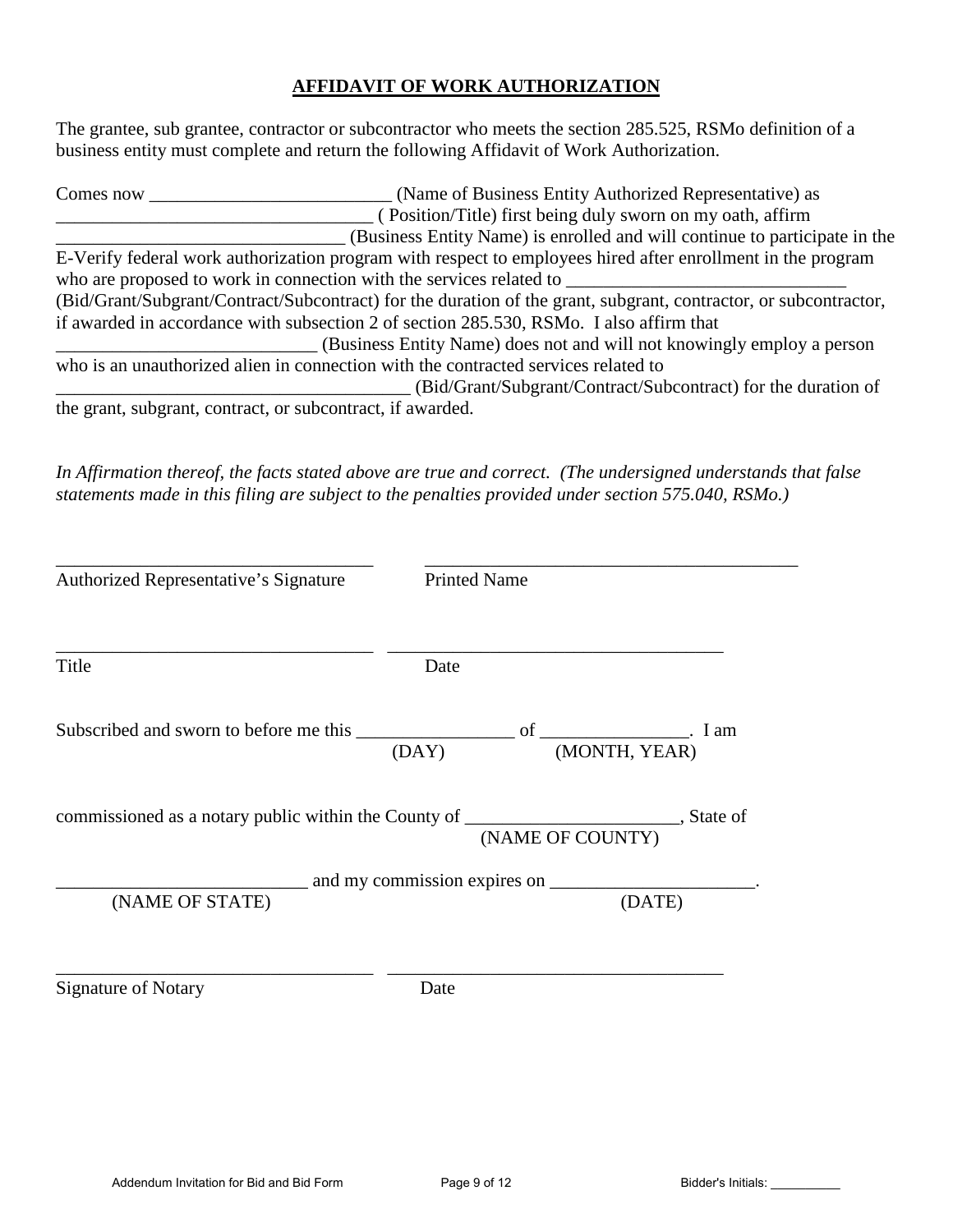## **AFFIDAVIT OF WORK AUTHORIZATION**

(Continued)

## **CURRENT BUSINESS ENTITY STATUS**

I certify that \_\_\_\_\_\_\_\_\_\_\_\_\_\_\_\_\_\_\_\_\_\_\_\_\_\_\_\_\_ (Business Entity Name) **MEETS** the definition of a business entity as defined in section 285.525, RSMo pertaining to section 285.530, RSMo as stated above.

 $\overline{\phantom{a}}$  ,  $\overline{\phantom{a}}$  ,  $\overline{\phantom{a}}$  ,  $\overline{\phantom{a}}$  ,  $\overline{\phantom{a}}$  ,  $\overline{\phantom{a}}$  ,  $\overline{\phantom{a}}$  ,  $\overline{\phantom{a}}$  ,  $\overline{\phantom{a}}$  ,  $\overline{\phantom{a}}$  ,  $\overline{\phantom{a}}$  ,  $\overline{\phantom{a}}$  ,  $\overline{\phantom{a}}$  ,  $\overline{\phantom{a}}$  ,  $\overline{\phantom{a}}$  ,  $\overline{\phantom{a}}$ 

Representative's Name Representative's Signature (Please Print)

Authorized Business Entity Authorized Business Entity

Business Entity Name Date

 $\overline{\phantom{a}}$  ,  $\overline{\phantom{a}}$  ,  $\overline{\phantom{a}}$  ,  $\overline{\phantom{a}}$  ,  $\overline{\phantom{a}}$  ,  $\overline{\phantom{a}}$  ,  $\overline{\phantom{a}}$  ,  $\overline{\phantom{a}}$  ,  $\overline{\phantom{a}}$  ,  $\overline{\phantom{a}}$  ,  $\overline{\phantom{a}}$  ,  $\overline{\phantom{a}}$  ,  $\overline{\phantom{a}}$  ,  $\overline{\phantom{a}}$  ,  $\overline{\phantom{a}}$  ,  $\overline{\phantom{a}}$ 

As a business entity, the grantee, sub grantee, contractor, or subcontractor must perform/provide the following. The grantee, sub grantee, contractor, or subcontractor shall check each to verify completion/submission:

□ Enroll and participate in the E-Verify federal work authorization program (Website: [http://www.dhs.gov/e-verify;](http://www.dhs.gov/e-verify) Phone: 888-464-4218: Email: [e-verify@dhs.gov\)](mailto:e-verify@dhs.gov) with respect to the employees hired after enrollment in the program who are proposed to work in connection with the services required herein;

AND

□ Provide documentation affirming said company's/individual's enrollment and participation in the E-Verify federal work authorization program. Documentation shall include a page from the E-Verify Memorandum of Understanding (MOU) listing the grantee's, subgrantee's, contractor's, or subcontractor's name and the MOU signature page completed and signed, at minimum, by the grantee, subgrantee, contractor, or subcontractor and the Department of Homeland Security – Verification Division; (if the signature page of the MOU lists the grantee's, subgrantee's, contractor's, or subcontrator's name, then no additional pages of the MOU must be submitted).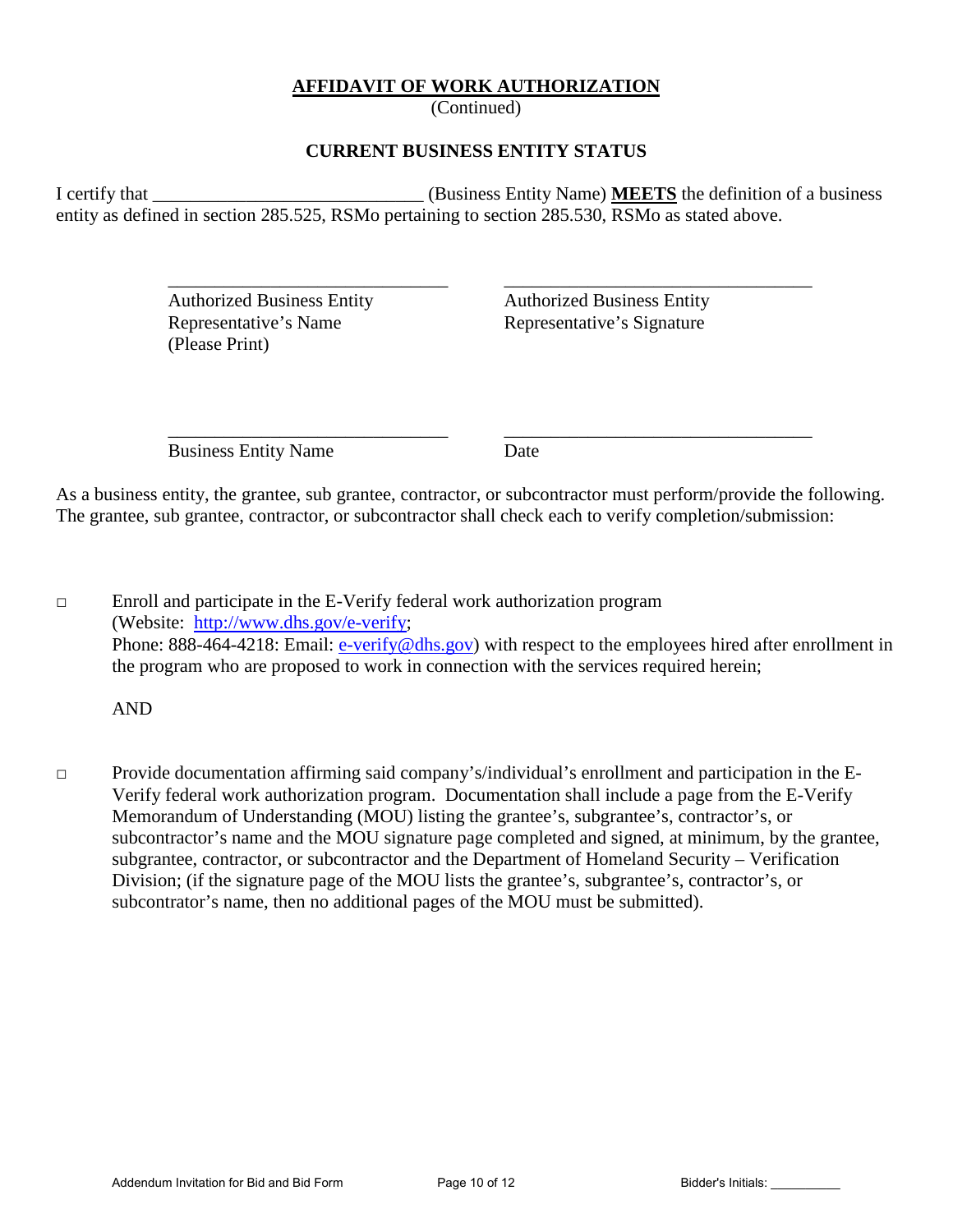## **SPECIFICATIONS**

This is a Bread Bid, utilized by the Jefferson County Sheriff's Office in the Jail Detention Facility.

Total loaf's ordered per month average over Nine hundred.

Delivery times must be strictly adhered to deliveries of 7 a.m. - 2 p.m. Monday through Friday.

Questions may be directed to Lisa Shoemaker, Kitchen Manager, at 636-797-5009

Contract is for one year with a one additional one year option.

## **ITEMS TO BE BID**

| Item # | <b>Description</b>            | <b>Estimated Monthly Usage</b> | Unit/Size   |
|--------|-------------------------------|--------------------------------|-------------|
|        | <b>Bread – Wheat Sandwich</b> | 480 Loafs                      | 24oz. Loafs |
| 2.     | <b>Bread – White Sandwich</b> | 480Loafs                       | 24oz. Loafs |

| Item# | <b>Description</b>     | <b>Unit/Size</b> | <b>Unit Cost</b> |
|-------|------------------------|------------------|------------------|
|       | Bread - White Sandwich |                  |                  |
|       | Bread - Wheat Sandwich |                  |                  |